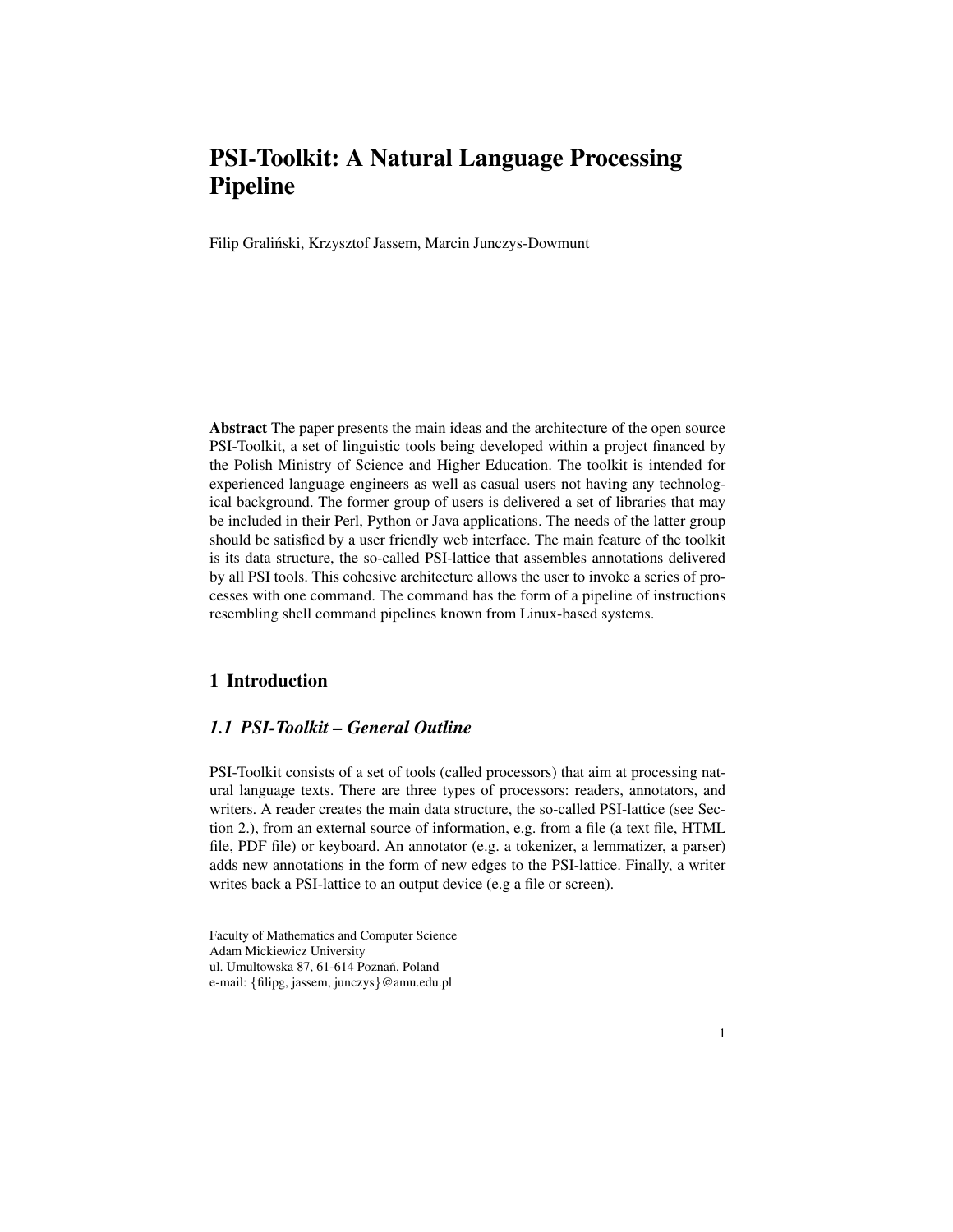#### *1.2 An Overview of NLP Toolkits*

The first widely used NLP toolkit was GATE (General Architecture for Text Engineering) [1] designed in the mid-nineties and still being developed. Currently, dozens of open-source toolkits are available; Wikipedia lists over 30 of them.<sup>1</sup> Most toolkits deal with the English language, but toolkits designed for other languages (like TESLA – German [2], Nooj – French [3], Apertium – Spanish [4]) gain popularity. The situation is a bit different for Slavonic languages. In spite of the rapid progress in the development of linguistic tools and resources for Slavonic languages in the 21st century, attempts at organizing them in the format of cohesive toolkits are still sparse and rare.

## *1.3 PSI-Toolkit Assumptions*

#### 1.3.1 Free Licence

PSI-Toolkit is released under Lesser General Public License (LGPL). This is a free license, which, in addition to GPL, allows for linking with proprietary software and further distributing the result under any terms (also for business purposes).

#### 1.3.2 Easy Access via a Web Browser

All PSI-Toolkit tools may be accessed and tested on-line via a web browser interface at psi-toolkit.wmi.amu.edu.pl. Figure 1. shows an exemplary usage of the toolkit in a web window. The user inputs a text into an edit box (e.g. *Electric Light Orchestra*) and specifies a command as a sequence of processors that should be executed on the text (e.g.  $txt -t = x + y - t = 0$ )  $-1$  and  $e$ n ! psi-writer). The processors are run in the order specified in the command (here: read a raw text, tokenize the text according to rules of the English language, write the output in the dedicated PSI format). The PSI output lists every edge of the PSI-lattice (see: 2.1) in a separate line. In Figure 1: line 01: corresponds to the edge spanning over the first 8 characters of the input (start position is equal to 0000, offset is equal to 0008). The type of the edge is "token", the value of the token is *Electric*, the lemma the token belongs to is *Electric*. Line 02 describes a space between the first and the second token of the input. Line 05 corresponds to the edge spanning over the whole input (the edge has been constructed by the txt-reader).

The format of the output may be simplified by replacing the psi-writer with simple-writer in the command line. Combining the simple output format with

<sup>1</sup> http://en.wikipedia.org/wiki/List of natural language processing toolkits.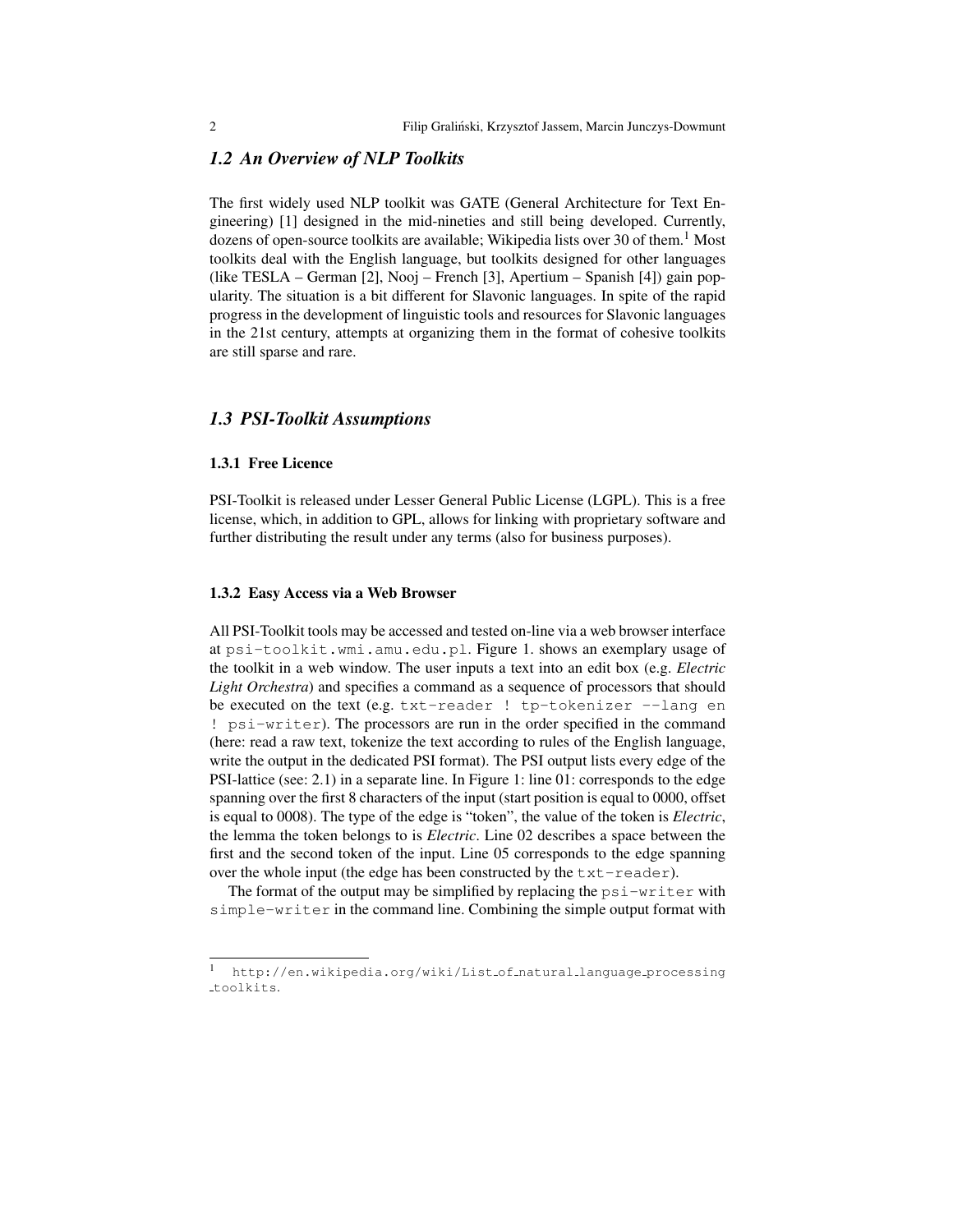PSI-Toolkit: A Natural Language Processing Pipeline 3

| ← D psi-toolkit.wmi.amu.edu.pl/pipe.psis | $\Rightarrow$ $\forall$ $\in$                                                                           | $\frac{1}{2}$ of $\frac{1}{2}$ |
|------------------------------------------|---------------------------------------------------------------------------------------------------------|--------------------------------|
|                                          | <b>API</b><br>Psi Server<br>About                                                                       | Hel                            |
|                                          |                                                                                                         |                                |
|                                          | Write pipe line:                                                                                        |                                |
|                                          | td-reader ! tp-tokenizer-lang en ! psi-writer                                                           |                                |
|                                          | Text<br>File                                                                                            |                                |
|                                          | Write some text:                                                                                        |                                |
|                                          |                                                                                                         |                                |
|                                          | Electric Light Orchestra                                                                                |                                |
|                                          |                                                                                                         |                                |
|                                          |                                                                                                         |                                |
|                                          |                                                                                                         |                                |
|                                          |                                                                                                         |                                |
|                                          | Send                                                                                                    |                                |
|                                          |                                                                                                         |                                |
|                                          | 01 0000 08<br>Electric<br>token<br>Electric<br>т                                                        |                                |
|                                          | 02 0008 01<br>token<br>B<br>$\mathbb T$<br>Light<br>Light<br>03 0009 05<br>token                        |                                |
|                                          | B<br>04 0014 01<br>token<br>05 0000 24<br>Electrtra frag, txt-reader<br>Electric Light Orchestra FRAG[] |                                |

Fig. 1: Web access to PSI-Toolkit.

other PSI-Toolkit processors may result, for instance, in on-line machine translation of the input, yielding a use case similar to that offered by Apertium.

## 1.3.3 Linux Distribution

The PSI-Toolkit is also distributed in the form of two Linux binaries: psi-pipe and psi-server. psi-pipe may be installed and used as a command-line tool on personal computers, whereas psi-server allows for the creation of other PSI-Toolkit web pages. Currently, the PSI-Toolkit binaries are distributed in form of easily installable packages for the Ubuntu Linux distribution.

#### 1.3.4 PSI-Toolkit Pipeline

The PSI-Toolkit command is specified as a pipeline of processors (an example of such a pipeline was given in 1.3.2). If the PSI-Toolkit is used under Ubuntu on a personal computer, the processors should be invoked in a bash-like manner. For example, in order to process the string *Electric Light Orchestra* in a way equivalent to that shown in 1.3.2., the following pipeline should be formed:

```
> echo "Electric Light Orchestra" | psi_pipe \
txt_reader ! tp-tokenizer --lang en ! psi-writer \
| grep "T_" | less -S
```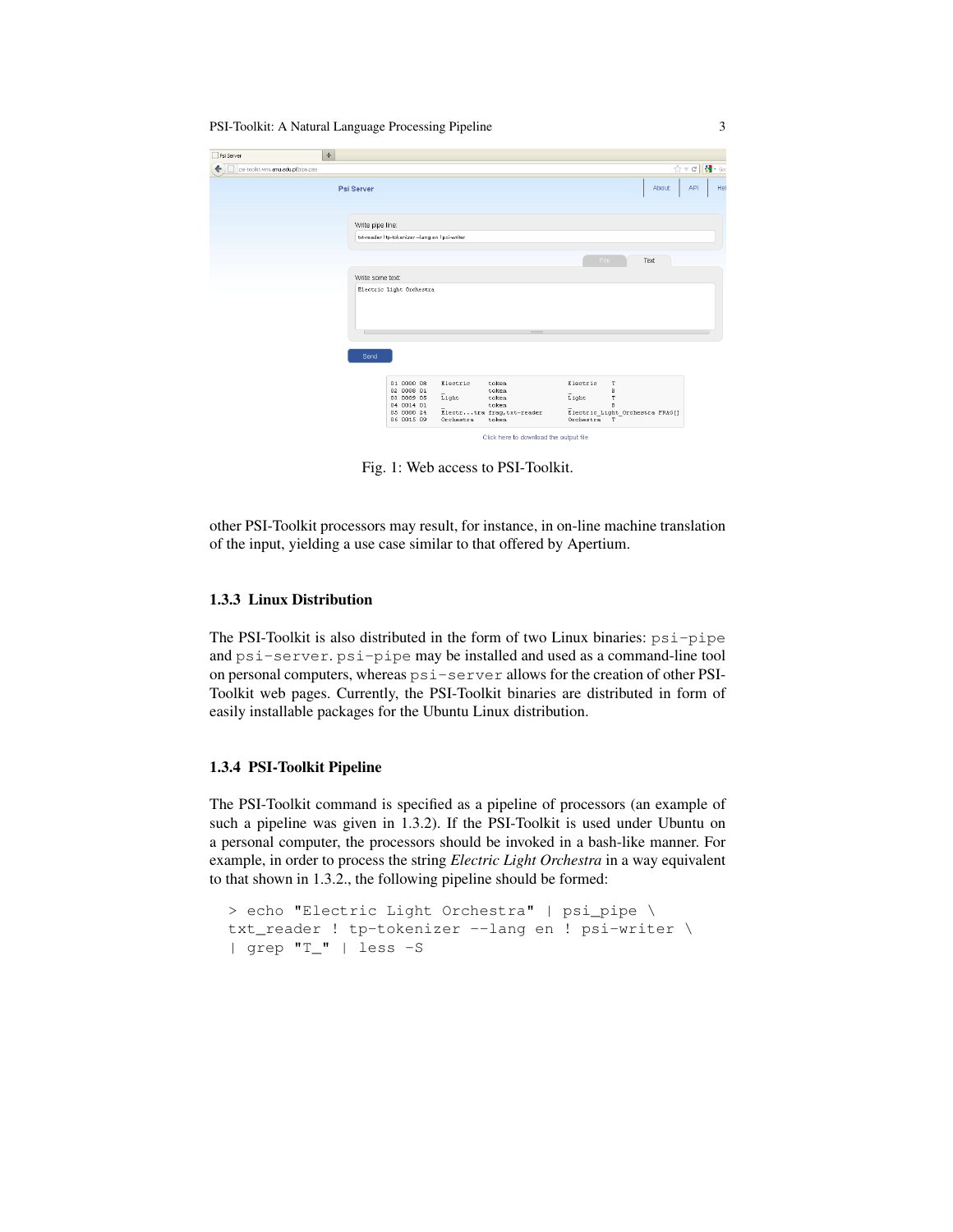Note the resemblance of the original linux piping syntax by providing processors chained with ! as arguments to the psi-pipe tool. Moreover, PSI processors may be replaced or supplemented by external tools in the PSI pipeline. The PSI engine will add annotations provided by external tools to the PSI-lattice. It is admissible to use two different processors of the same type in the same pipeline. For example running two different sentence splitters in the same process may result in two different sentence splits. The ambiguity is stored in the PSI-lattice (it may or may not be resolved in further processing).

## 1.3.5 Java, Perl, Python Libraries

PSI tools are also accessible as libraries of selected programming languages. The user may include the PSI tools in any of the Java, Perl or Python source codes.

#### 1.3.6 Switches

Usage of a PSI-Toolkit processor may be customized by means of switches (options). Figure 2. shows the list of available switches for the perl-simple-writer processor, the "Perl-wrapped" version of the PSI simple-writer.

```
Allowed options:
 --linear skips cross-edges
 --no-alts skips alternative edges
 --with-blank does not skip edges with whitespace text
--tag arg (=token) basic tag
--spec arg specification of higher-order tags
 --with-args if set, returns text with annotation as
a hash element
```
Fig. 2: Switches of the Perl-simple-writer processor

#### 1.3.7 Natural Languages Processed by PSI-Toolkit

There are no restrictions on languages analyzed by the PSI processors (UTF-8 is used for internationalization). One PSI pipeline may consist of processors defined for various languages. However, the tools delivered by the authors are oriented mainly towards Polish (some processors are also defined for English). The authors hope that the PSI-Toolkit can bring together most Polish language processing tools in one framework. Currently these tools are dispersed (see http://clip.ipipan.waw.pl for an exhaustive list of NLP tools and resources for Polish). The proof of this concept has been implemented on the morphosyntactic level: the external morphologi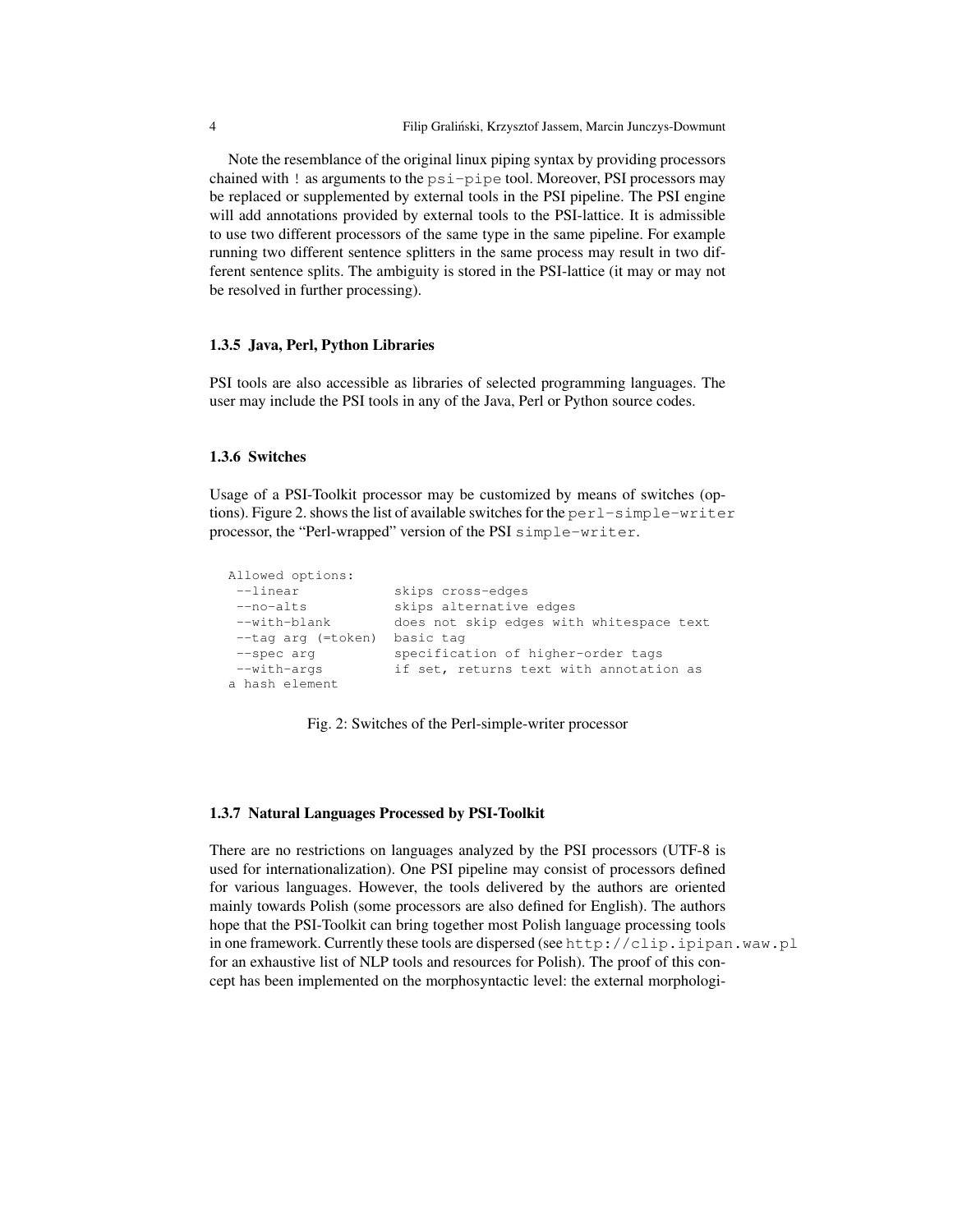PSI-Toolkit: A Natural Language Processing Pipeline 5

cal tagger Morfologik<sup>2</sup> has been incorporated into the PSI-Toolkit and can be run in the PSI pipeline instead of or besides (!) the standard morphological analyzer of the PSI-Toolkit.

# 2 PSI-lattice

# *2.1 Definition*

All PSI-Toolkit processors operate on a common lattice-based data structure called *PSI-lattice*. The term *lattice* refers to a (word) lattice [5] as used in natural language processing rather than to a more general notion of abstract algebra. A PSI lattice is composed of an input (*substrate*) string and *edges* spanning substrings of the substrate string.

Lattice readers read the substrate string (usually from a file) and add some initial edges – usually edges spanning single *symbols* (a symbol is a character occurring as part of a natural-language text) and edges representing mark-up tags of a given format (e.g. the PSI-Toolkit HTML reader would construct edges encapsulating HTML tags). PSI-Toolkit annotators create new PSI-lattice edges based on existing ones and/or the substrate string, e.g. a tokenizer groups symbol edges into token edges, a lemmatizer creates edges representing lemmas and lexemes for each token edge, a parser produces new parse edges based on the lexeme edges and previously added parse edges. Finally, lattice writers do not add any new edges, they just output all or selected PSI-lattice edges in a required format.

A PSI-lattice edge consists of the following elements:

- source and target *vertices* (PSI-lattice vertices are defined as inter-character points),
- *annotation item*,
- *layer tags*,
- *partitions*,
- *score* (weight).

The annotation item conveys the description of the language unit represented by a given edge. An annotation item is realized as an attribute-value matrix in which two attributes are obligatory: *category* and *text*. The meaning and interpretation of these two attributes varies between the PSI-Toolkit processors, e.g. the category of a token edge is its type (blank, word, punctuation mark etc.) and its text attribute is just the token itself (as a string), whereas for a lexeme edge the part of speech of the given lexeme is used as the category attribute and its identifier (e.g. long+adj for the adjective *long*) – as the text attribute. Other attributes are used to describe

<sup>2</sup> Available at http://morfologik.blogspot.com. To our knowledge, this tool has not been described in a published scientific work.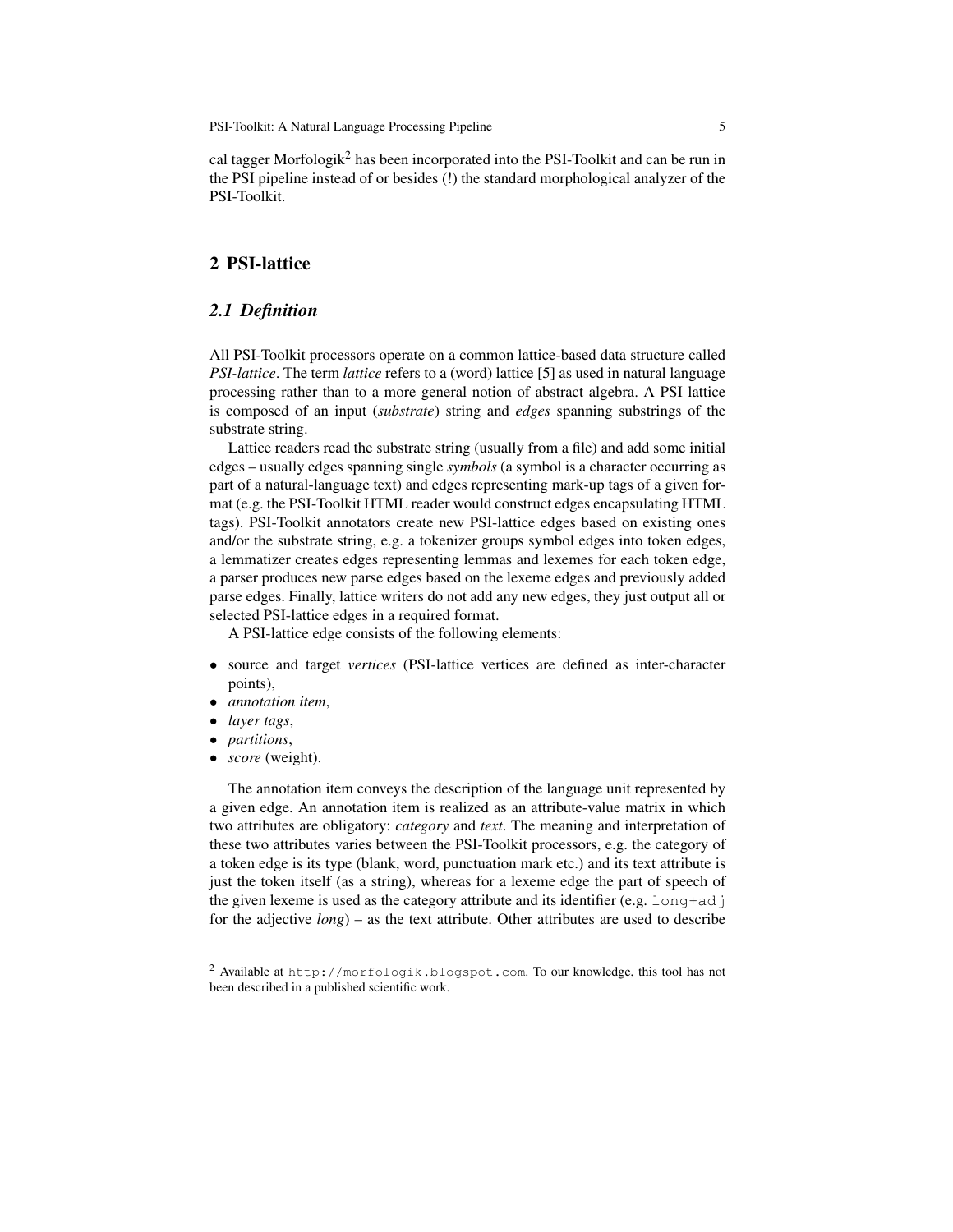particular features of the given language unit, e.g. morphosyntactic features such as case, gender, tense, person etc.

Layer tags are used to express some meta-information associated with a given edge, e.g.:

- edge type whether an edge represents a token, lemma, lexeme, parse etc.,
- the name of the processor that added the edge,
- tagset used in the annotation item.

The important point is that edges with the same annotation item are collapsed into a single edge, even if they have different layer tags (with the exception of plane tags – more on this later). In other words, if a processor produces an edge with the same annotation item and the same source and target vertices as some edge already present in the PSI-lattice, then no new edge is added to the PSI-lattice, the two edges are merged instead, the sum of their layer tags is assigned to the updated edge.

As it is not always reasonable to collapse two edges with the same annotation item (for instance in the context of machine translation it would not make sense to equate a source-language lexeme and its target-language equivalent when they happen to have the same canonical form and the same attributes), so-called *plane (layer) tags* are introduced. Plane tags divide a PSI-lattice into a set of disjoint *planes*, i.e. edges belonging to different PSI-lattice planes (having different plane tags) will not be collapsed even if they share the same annotation item. By convention, plane tags begin with an exclamation mark. Language-code tags specifying the language of a given language unit (e.g. !pl, !en, !de tags) are typical examples of plane tags. When a processor combines some edges into a new edge, the new edge will inherit the plane tags of the subedges by default, unless a list of plane edges was specified explicitly while creating a new edge.

A *partition* specifies which edges were used to create a given edge. For example for a parse edge the partition is a sequence of lexemes (terminals) and subparses (non-terminals) directly combined into the given edge. An edge may have more than one partition, e.g. an edge spanning the expression *Electric Light Orchestra* may be a parse partitioned into *Electric* + *Light Orchestra* or into *Electric Light* + *Orchestra*, or it could be a lexeme produced by a multi-word unit lexicon (partitioned into tokens in this interpretation). Each partition is assigned the following properties: layer tags, score and (optionally) rule identifier. *Rule identifier* is an arbitrary number the interpretation of which varies between the PSI-Toolkit processors, e.g. for a parser it could be an identifier of a grammar rule (a partition could be linked to a rule of the parser's grammar this way).

The score (of an edge or a partition) is a floating point value for which the following properties hold:

- the score of an edge is the maximum score of its partitions,
- the score of a partition is the sum of scores of its subedges plus some score for the rule that generated the partition.

For instance, a score for a parse edge/partition could be interpreted as the log probability of the parse and the score of a parse partition could be calculated as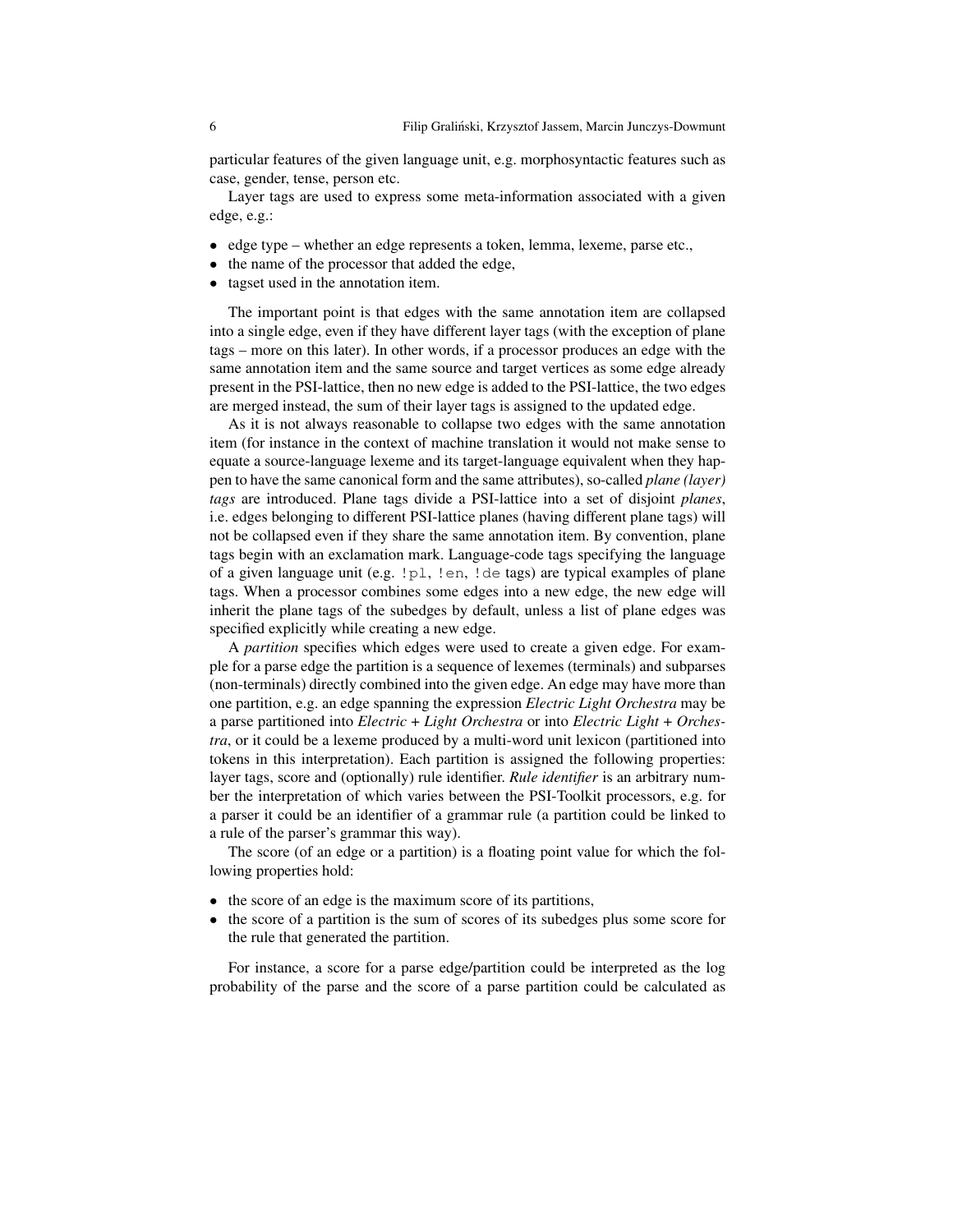the sum of log probabilities of its subedges and the log probability of the grammar rule applied. PSI-lattice scores, however, does not have to be interpreted as (log) probabilities. They might be treated as some kind of weights or penalties (the latter for negative scores).

Taking the maximum score of the partitions (rather than the sum of the partition scores) as the score of an edge might seem controversial from a formal point of view. The reason why we decided to use the maximum value is that the partitions do not have to be independent. For example we would like to run two different lemmatizers on the same words.

# *2.2 Motivation and Design Assumptions*

In other toolkits and even more so in the case of independent stand-alone tools the internal data representation differs in general from the input or output data. In consequence, the internal representation is also different between two kinds of tools, e.g. a tokenizer works mostly on raw string data, while a parser works on trees, forests or possibly charts, a statistical machine translation like Moses uses implicit hypothesis graphs etc.

During the conversion of the internal representation to a readable output format usually a lot of information is purposefully discarded. This is the case if only the first-best interpretation for an ambiguous problem is provided, for instance the most probable tokenization or the best-scored translation. Alternative interpretations can often only be retrieved by analysing log data, the format of which is most certainly not standardized between different tools or toolkits. Providing alternative interpretations to a follow-up tool involves then a lot of manual intervention.

The PSI-lattice is designed to tackle these problems. Firstly, the PSI-lattice is supposed to provide a one-size-fits-all data structure that can be used to contain any annotation generated by various language processing tools without losing information provided by previous processing steps. Secondly, a standardized way to pass around alternate interpretations besides the single-best results is provided. That way, one can easily take advantage of delayed disambiguation, i.e. a higher-order tool can choose among alternatives that a lower-order tool was not able to fully disambiguate. Examples might be a parser that chooses between two given part-ofspeech tags or a syntax-based machine translation application that translates parseforests rather than parse trees. Finally the PSI-lattice obsoletes the conversion from an internal data representation to an external output format as it can itself serve for internal data representation, being perfectly capable of representing alternative tokenizations, parse forests or translation ambiguities. This will be illustrated in the next section where a shallow parser directly constructs a PSI-lattice as output data while using it as an intermediate representation of parses obtained so far.

The ease of data interchange between atomic application leads to the second important design guideline of the presented toolkit: Simplified combination of tools. Using available toolkits can be a challenge by itself as their special syntax or con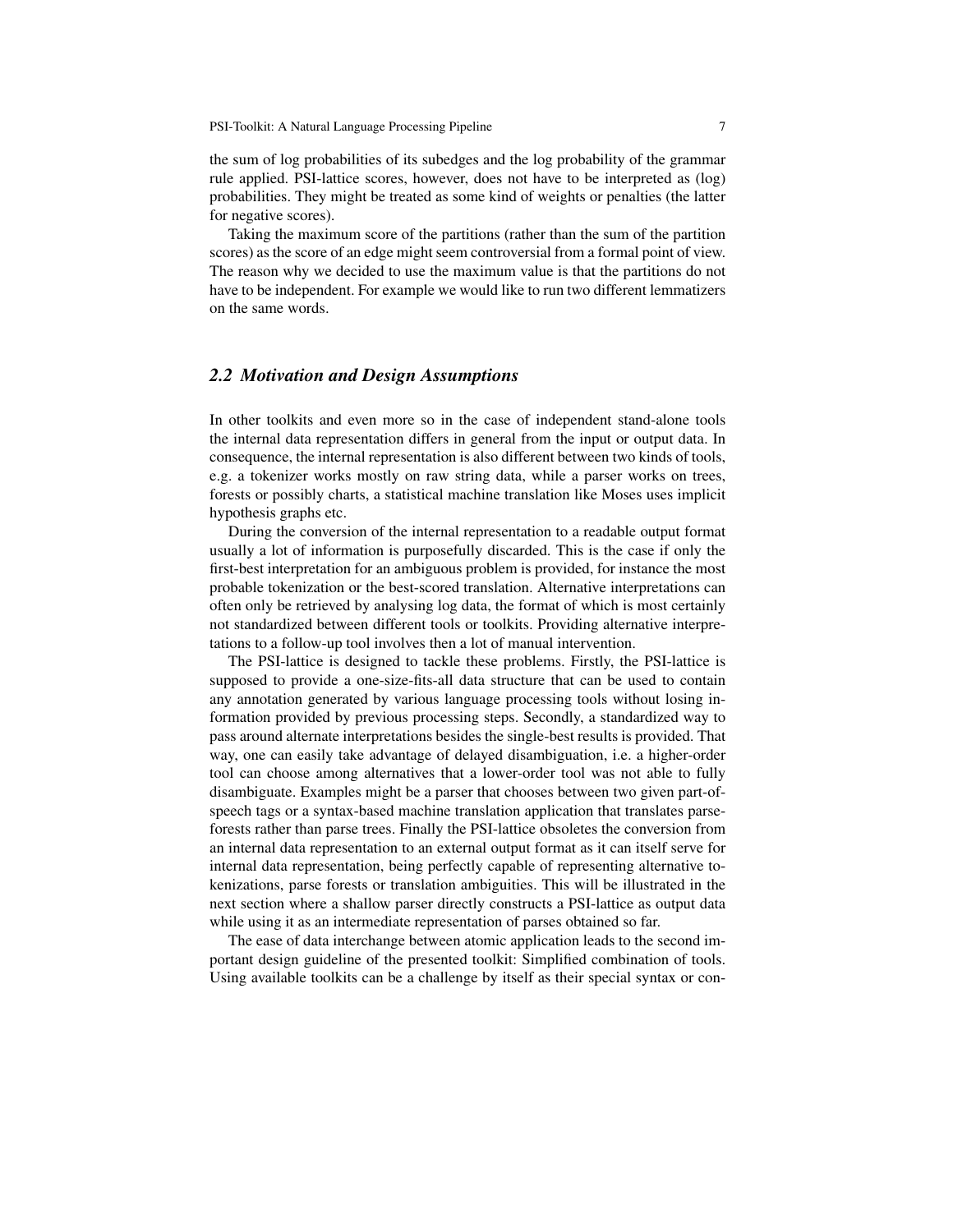struction can result in quite a steep learning curve. For instance, the NLTK requires at least a basic knowledge of the Python programming language. For the PSI-Toolkit it has been decided to walk down a path that has already been cut through — in a context much broader than natural language processing.

As far as basic text-processing capabilities are concerned, the popular shells in Linux or other Unix-based operation systems can themselves be considered as capable text-processing toolkits. The rationale behind them is to provide a set of small applications or commands where each tool by itself is limited in functionality in the sense that it can perform only exactly one task. However, each tool is supposed to perform particularly well for the task it has been designed for. Typically, data for a tool is provided on its standard input while the results can be read from its standard output. The power of the command-line comes then from the possibility to combine these tools into pipelines by directing standard output from one tool to the standard input of another tool, thus building up a much more sophisticated application from smaller parts. For instance, one can easily create basic sorted frequency lists of words in a text file combining sed, sort, uniq into a pipeline without the need to write specialized scripts in a more complex programming language like Perl. The operations of each tool in a pipeline can be adjusted by switches — for instance the reverse order of sorting for the sort command by sort  $-r$ .

Due to the popularity of Linux-based systems in the natural language processing community it is safe to assume a high degree of familiarity of the average NLPresearcher with one of the available Linux shells. This assumption leads directly to the second important design decision for our toolkit. Concerning usability it lends itself to exploit this familiarity by simulating the look and feel of the command-line shells in Linux. This includes the construction of a growing set of self-contained single-purpose applications that can be chained into complex pipelines by the use of a familiar looking piping syntax. Also, additional options to any such building-block are provided by switches that again mimic their Linux-shell counterparts.

Every pipeline constructed in such a way constitutes a new stand-alone tool, with well-defined input data, output data and functionality. Formally speaking, a pipeline can be seen as self-contained object similar to a functor, the elements of the pipeline being in turn comparable to combinators that make up the functor. While in Linux shells data is typically passed around in text or plain binary format, the exchange format between the PSI-Toolkit components is the described PSI-lattice.

# 3 Language Processing with PSI-lattice

#### *3.1 Segmentation*

For both, tokenization and sentence splitting, the rules created for the Translatica machine translation system $3$  were used (the rules had been published under

<sup>3</sup> http://translatica.pl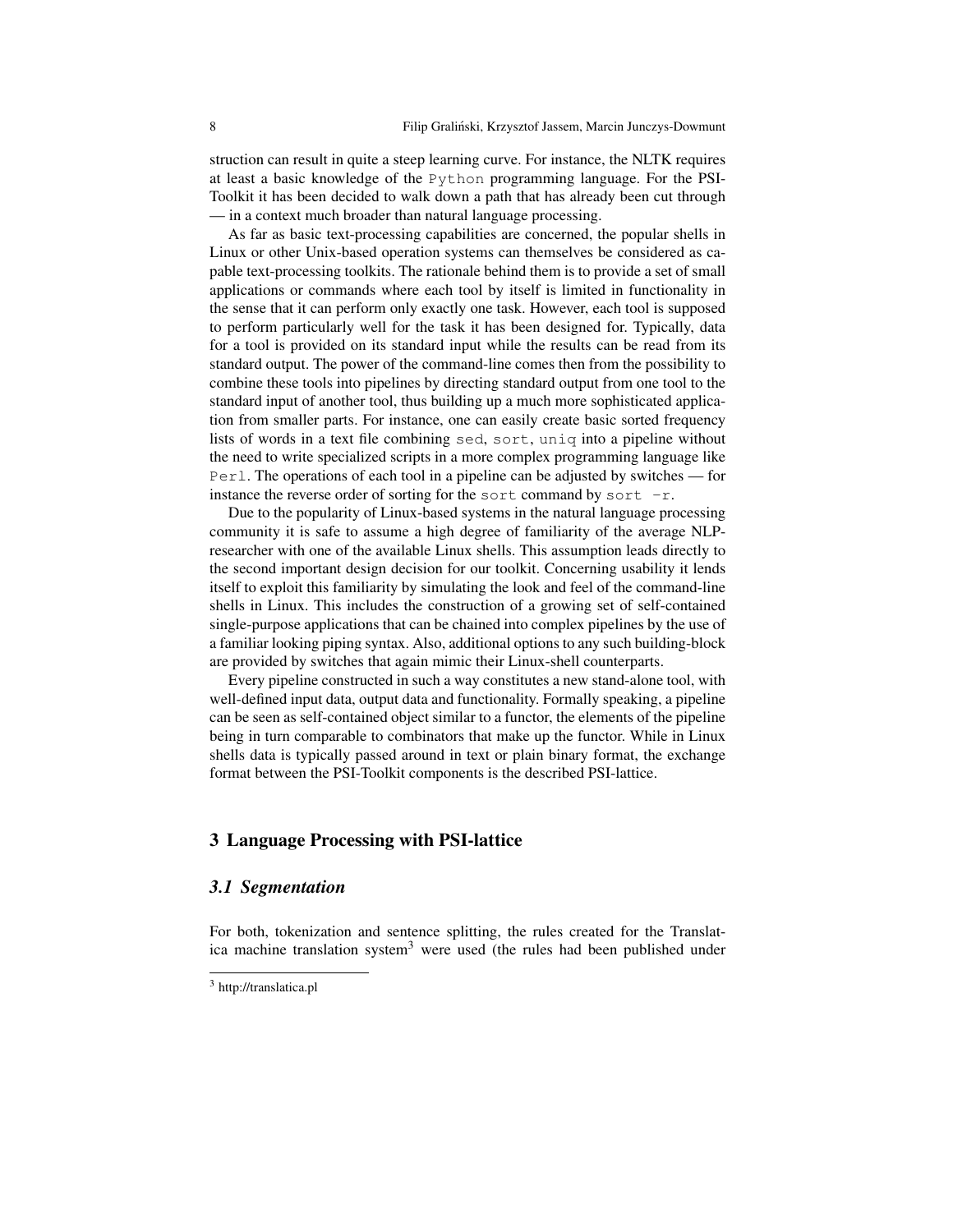PSI-Toolkit: A Natural Language Processing Pipeline 9

the GNU Lesser General Public Licence). The tokenizer (the processor is called tp-tokenizer) uses a Translatica in-house format for "cutting-off" rules (each rule specifies a regular expression describing a token of a given type, only the first matching rule is applied), whereas the sentence splitter (called srx-segmenter) uses the SRX (Segmentation Rules eXchange) standard<sup>4</sup>.

It is quite straightforward to store alternative segmentations (on both token and sentence level) in a PSI-lattice and to take them into account in the subsequent processing stages (in lemmatization, parsing etc.). For the time being, both tp-tokenizer and srx-segmenter produce only one segmentation, as it is not possible to express segmentation non-determinism in either the tokenization or SRX rules.

Since there are hard-to-disambiguate cases for token/sentence segmentation e.g. in Polish *gen.* is either an abbreviation for *generał* (= *general*, a military rank) or the word *gen* (= *gene*) at the end of a sentence — i.e. cases in which the decision must be postponed to a later processing stage<sup>5</sup>, we are considering enhancing the segmentation rules with some non-determinism. In the case of sentence breaking, however, it would involve extending the widely-used SRX standard. For the time being, segmentation ambiguity could be achieved (at least to some extent) with running segmentation processors twice with slightly different set of rules (e.g. once with *gen*. listed as an abbreviation, once – not listed).

Both tp-tokenizer and srx-segmenter can be run with an option specifying the maximum length of, respectively, a token and a sentence. In fact, there exist two types of length limits: a soft one and a hard one – in case of the soft limit a token/sentence break is forced only on spaces, whereas exceeding the hard limit always triggers segmentation. Such limits were introduced for practical reasons as a safeguard against extremely long tokens/sentences which may occur when "garbage" (e.g. unrecognized binary data) is fed to PSI-Toolkit (very long tokens or sentences might slow down the subsequent processing to an unacceptable degree).

So far, PSI-Toolkit handles tokenization and sentence breaking for English, French, German, Italian, Polish, Russian and Spanish.

# *3.2 Lemmatization and Lexica*

We plan to incorporate as many open source lemmatizers and lexica as possible into PSI-Toolkit. So far, we have created a general framework for adding new lemmatizers into PSI-Toolkit (now it is relatively easy to add a new lemmatizer on condition that a simple function returning all the morphological interpretations is provided by a given lemmatizer) and incorporated the aforementioned Morfologik lemmatizer for Polish. We are in the process of developing our own finite state library (which

<sup>4</sup> http://www.gala-global.org/oscarStandards/srx/srx20.html

 $<sup>5</sup>$  E.g. in named entity recognition or in parsing, see [6] for discussion of tokenization ambiguity</sup>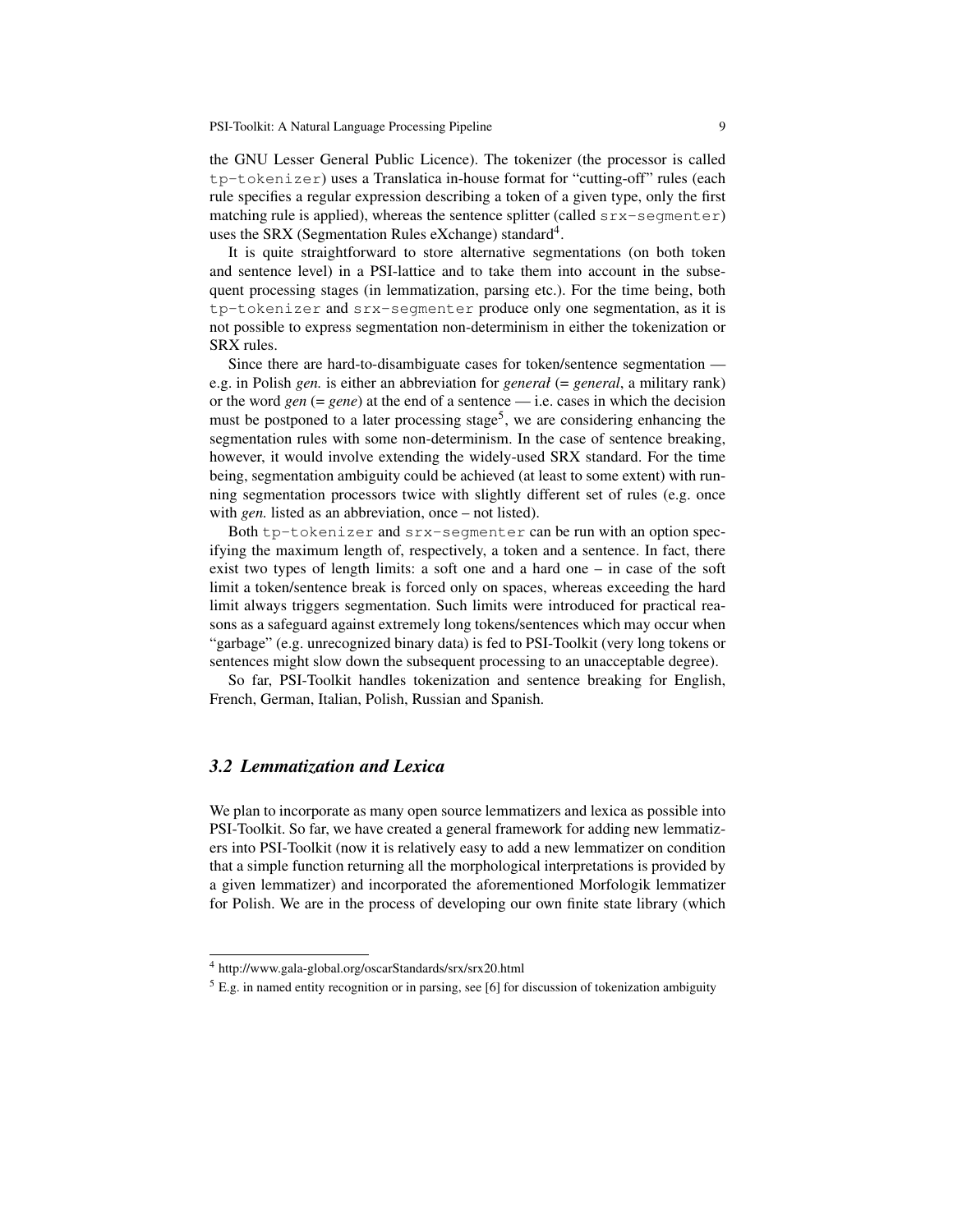will be used not only for lemmatization, but also for syntax-based machine translation) and adding support for the Stuttgart Finite State Transducer Tools (SFST) [7].

# *3.3 Shallow Parsing*

The PSI-Toolkit includes a shallow parser – Puddle – that can be used to work with any language as long as a appropriate grammar is provided. It started out as a C++ adaptation of the Spejd [8] shallow parser which was a pure Java tool a that time. By now, Puddle has evolved into an independent tool that has been used as a parser for French, Spanish, and Italian in the syntax-based statistical machine translation application Bonsai [9].

The latest version of Puddle has been redesigned to work with the PSI-lattice as an input and output data structure. The parse tree itself is also constructed directly on top of the input lattice. Consecutive iterations work on a PSI-lattice that has been extended by exactly one edge in the previous iteration.

The shallow parsing process of Puddle relies on a set of string matching rules constructed as regular expressions over single characters, words, part-of-speech tags, lemmas and grammatical categories etc. Apart from the matching portion of a rule, it is also possible to define matching patterns for left and right contexts of the main match. The parse tree construction process is linear, matching rules are applied iteratively in a deterministic fashion. The first possible match is chosen and a spanning edge is added to the lattice. No actual search is performed which puts a lot of weight onto the careful design of the parsing grammar. The order of the rules in a grammar determines the choice of rules to be applied to a sentence. The parsing process is finished if no rules can be applied during an iteration.

For the parser to work properly on different types of information, the PSI-lattice already needs to contain edges for tokens, lemmas and morphological properties, so it has to be the result of a pipeline that generated this kind of data. The lattice does not need to be previously disambiguated (although that can be helpful and implemented by adding one or more POS-Taggers to the pipeline) since the parser can also work as a disambiguation tool. Matching rules that require morphological agreement between matched symbols (e.g. between a noun and an adjective) can mark edges that contradict this agreement requirement as "discarded". However, discarded edges are never quite deleted from the PSI-lattice since they can be of importance in later higher-order processing.

The parser adds a special type of edge to the lattice marked with "parse" tag. The partition of the edge contains information which subedges have been used to construct the new edge. If there are several possible interpretations all of them are added to the lattice. Syntactic heads are marked with additional tags in their respective edges.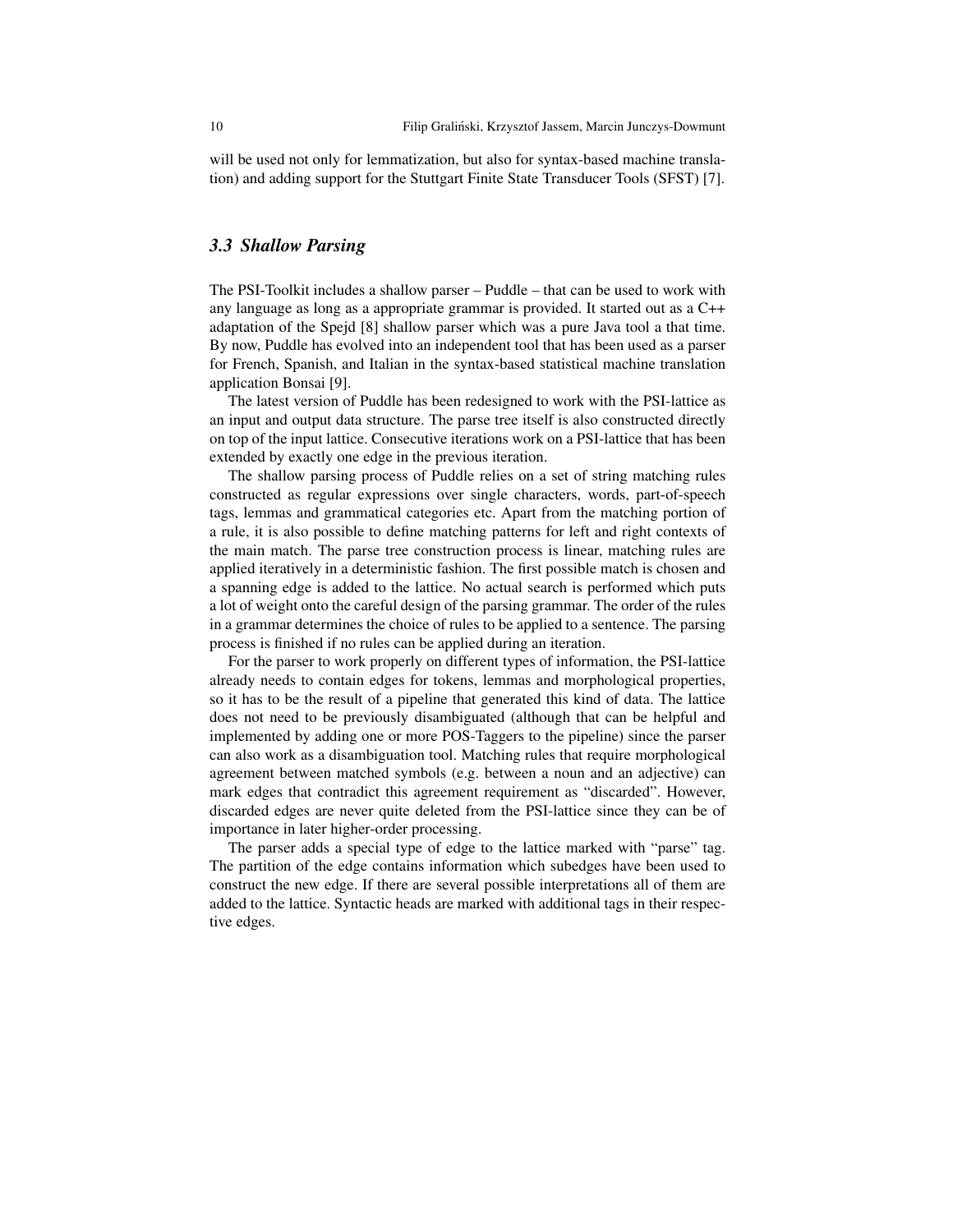#### 4 Work-flow: An End-to-end Example

In this section we will illustrate an example pipeline for a short Polish phrase *przykładowa analiza* (eng. *example analysis*). Figure 3 describes the stepwise construction of the PSI-lattice for this phrase. The following commands have been used to create the corresponding lattices:

```
a) txt-reader ! dot-writer
b) txt-reader ! tp-tokenizer --lang pl ! dot-writer
c) txt-reader ! tp-tokenizer --lang pl ! morfologik !
  dot-writer
d) txt-reader ! tp-tokenizer --lang pl ! morfologik !
  puddle --lang pl ! dot-writer
```
The common "txt-reader" is used to convert a text string into an unannotated lattice. The characters of that string are the smallest units in the PSI-lattice (figure 3a). All figures have themselves been generated by another PSI-Toolkit processor, dot-writer, that converts PSI-lattices to graphs described in the DOTlanguage. This can be interpreted for instance by tools from the GraphViz library [10] available at http://graphviz.org. The toolkit contains also a writer named  $qv-writer$  that uses the GraphViz library to generated pdf or svg files directly.

A Polish language tokenizer (figure 3b) is inserted between the reader and writer processors and adds the first level of annotation to the PSI-lattice. Edges that span characters mark tokens (T) and blanks (B), other symbol types could include punctuation information or HTML mark-up data. Alternative tokenization results could be included in the PSI-lattice as well, this would in most cases results in crossing edges.

The third level in the PSI-lattice (figure 3c) is the result of the application of the Morfologik morphological analyzer. Different morphological interpretations are added as individual edges (the morphological features have been omitted in the illustration due to space requirements). The first token *przykładowa* has several interpretations as an adjective  $(\text{ad}^{\dagger})$ , similarly *analiza* has been assigned two interpretations as a noun subst.

Finally the last level of annotation (figure 3d) is added by the shallow parser described in the previous section. The ambiguity of the morphological annotation results in an ambiguous parsing result with two parallel adjective phrase edges (AP). Together with the following noun this adjective phrases forms a noun phrase (NP) that spans the entire input string. To facilitate the analysis for the shallow parser a part-of-speech tagger can be added between the morphological analyzer and the parser. Currently, a simple maximum entropy-based tagger processor is being added to the toolkit. For the moment, the shallow parser represents the highestorder processor in the PSI-Toolkit, but deep parsers, machine-translation processors and many other tools will be available in the near future, as well as converters for existing tools like the mentioned Morfologik processor.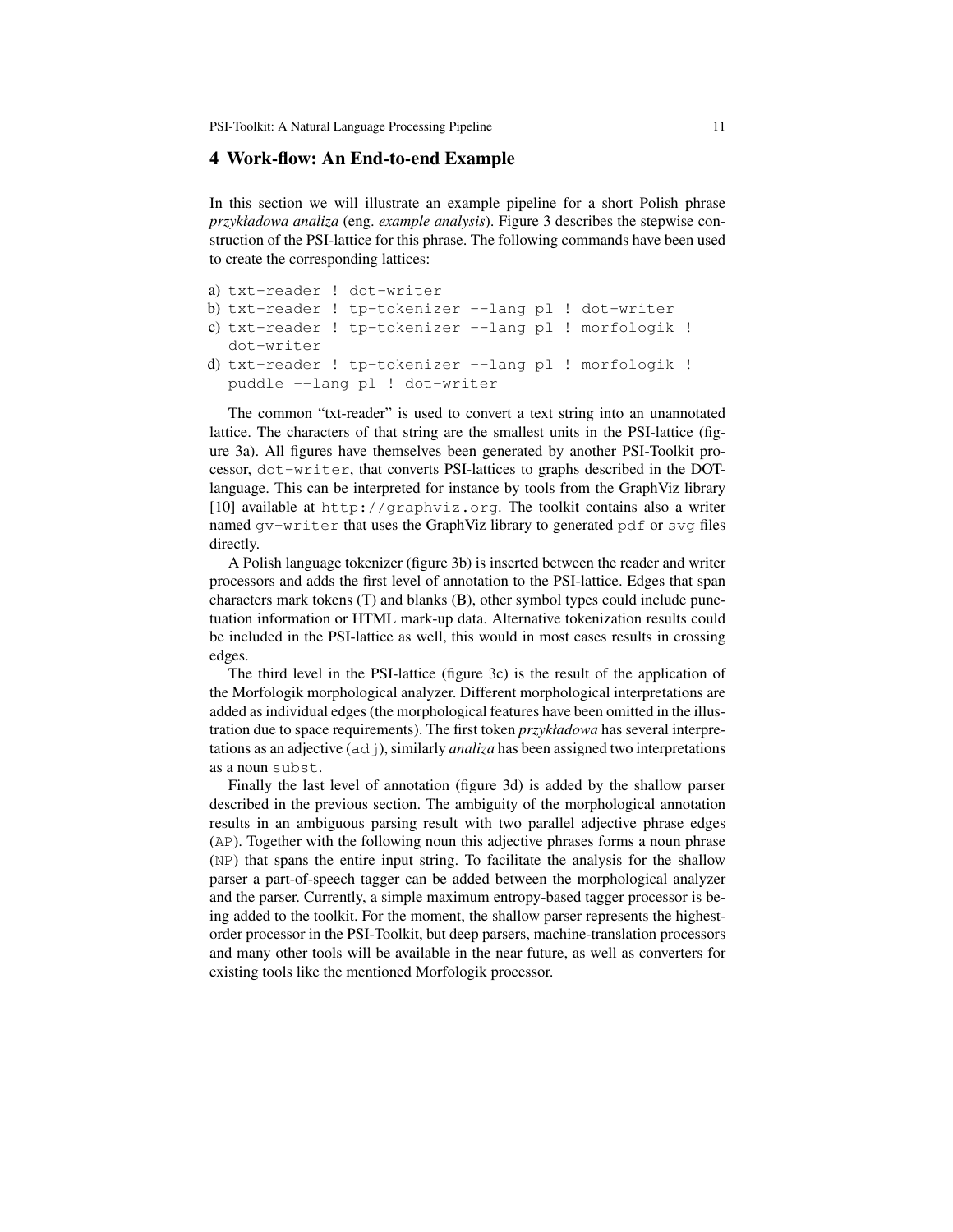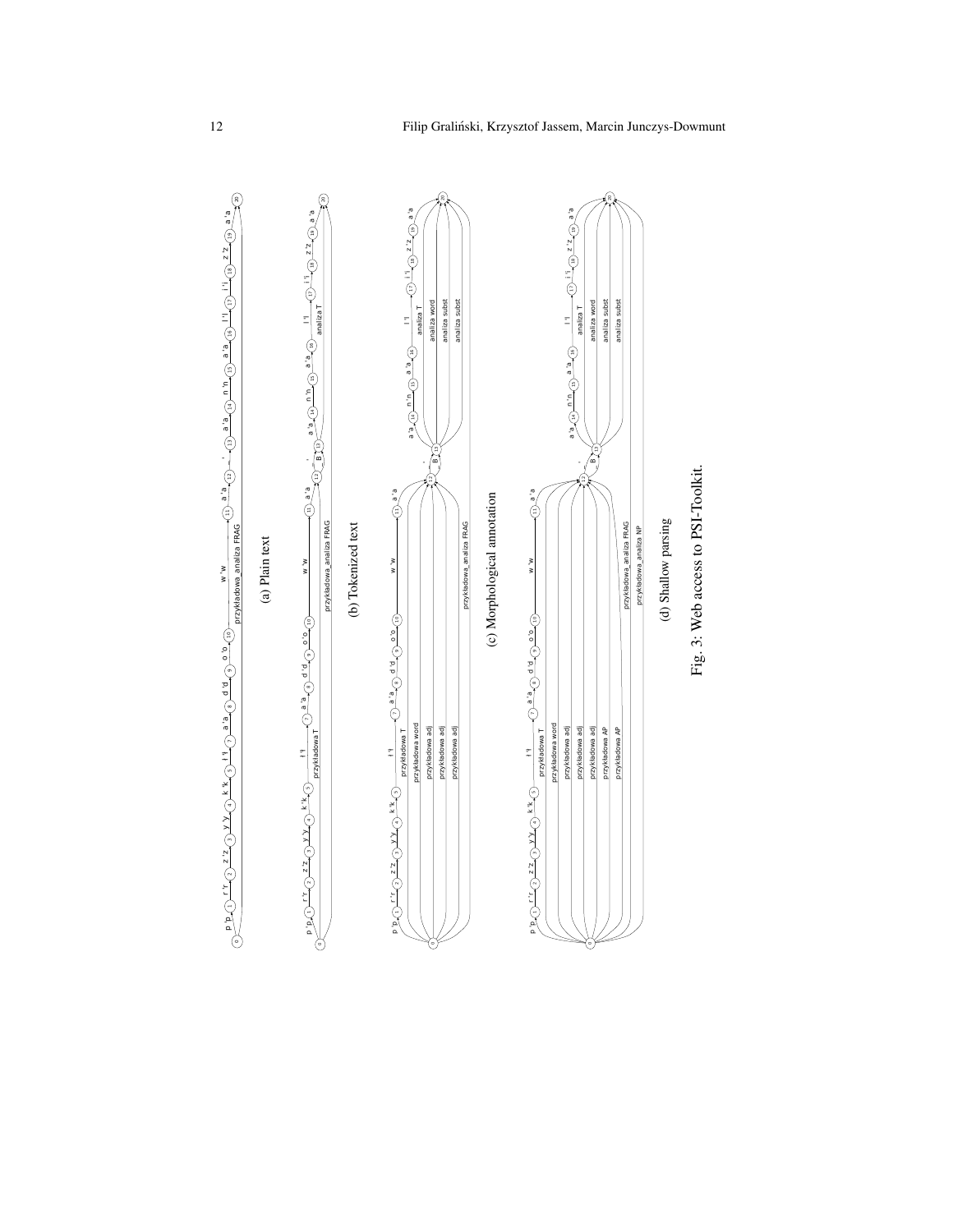#### 5 Conclusions and Future Work

The paper presents the main ideas and the architecture of the open source PSI-Toolkit. The linguistic annotations are stored in the form of the lattice, which allows for keeping annotations of various types in one structure. The PSI-lattice allows for the delayed disambiguation and the usage of multiple processors of the same type (e.g. a few different sentence splitters) in the same run. The PSI tools may be accessed via the web browser as well as run locally. A processing command should be formed as a pipeline similar to the command pipelines known for Linux shells. The PSI wrappers make it possible to use the PSI tools in Java, Perl or Python applications. The project is under rapid development, ending in April 2013. The list of the processors available in PSI-Toolkit is being systematically increased. At the moment this paper is prepared the list consists of 17 processors. The current list of processors, together with their switches and examples of usage is accessible at: http://psi-toolkit.wmi.amu.edu.pl/help.html.

## Acknowledgements

This paper is based on research funded by the Polish Ministry of Science and Higher Education (Grant No. N N516 480540).

## References

- 1. Cunningham, H., Maynard, D., Bontcheva, K., Tablan, V., Aswani, N., Roberts, I., Gorrell, G., Funk, A., Roberts, A., Damljanovic, D., Heitz, T., Greenwood, M.A., Saggion, H., Petrak, J., Li, Y., Peters, W.: Text Processing with GATE (Version 6). (2011)
- 2. Hermes, J., Schwiebert, S.: Classification of text processing components: The tesla role system. In: GfKl. (2008) 285–294
- 3. Silberztein, M.: Nooj: a linguistic annotation system for corpus processing. In: Proceedings of HLT/EMNLP on Interactive Demonstrations. HLT-Demo '05, Stroudsburg, PA, USA, Association for Computational Linguistics (2005) 10–11
- 4. Carme Armentano-Oller, C., Corbí-Bellot, A.M., Forcada, M.L., Ginestí-Rosell, M., Bonev, B., Ortiz-Rojas, S., Pérez-Ortiz, J.A., Ramírez-Sánchez, G., Sánchez-Martínez, F.: An opensource shallow-transfer machine translation toolbox: consequences of its release and availability. In: OSMaTran: Open-Source Machine Translation, A workshop at Machine Translation Summit X. (September 2005) 23–30
- 5. Dyer, C., Muresan, S., Resnik, P.: Generalizing word lattice translation. In McKeown, K., Moore, J.D., Teufel, S., Allan, J., Furui, S., eds.: ACL, The Association for Computer Linguistics (2008) 1012–1020
- 6. Chanod, J.P., Tapanainen, P.: A non-deterministic tokeniser for finite-state parsing. In: ECAI '96 workshop on "Extended finite state models of language". (11-12 August 1996)
- 7. Schmid, H.: A programming language for finite state transducers. In: Proceedings of the 5th International Workshop on Finite State Methods in Natural Language Processing (FSMNLP 2005), Helsinki, Finland (2005)